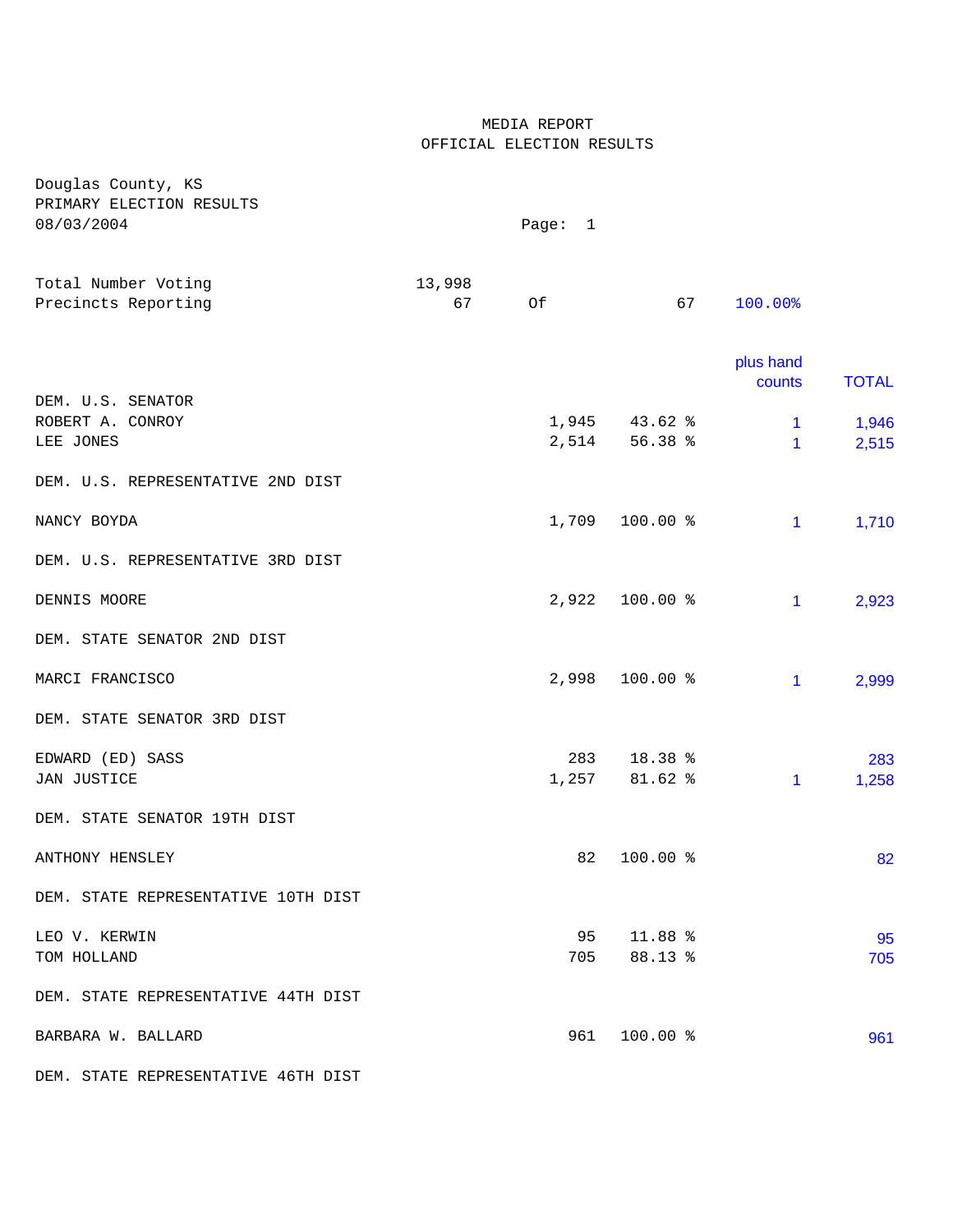|                                        |     |                | plus hand              |                       |
|----------------------------------------|-----|----------------|------------------------|-----------------------|
| PAUL DAVIS                             |     | 1,008 100.00 % | counts<br>$\mathbf{1}$ | <b>TOTAL</b><br>1,009 |
| DEM. STATE REPRESENTATIVE 53RD DIST    |     |                |                        |                       |
| KENT W. DEDERICK                       | 10  | $15.38$ %      |                        | 10                    |
| VINCENT P. MELVIN, JR.                 | 7   | 10.77 %        |                        | $\overline{7}$        |
| ANN MAH                                | 48  | 73.85 %        |                        | 48                    |
| DEM. DISTRICT ATTORNEY 7TH DIST        |     |                |                        |                       |
| CHARLES E. BRANSON                     |     | 2,886 59.57 %  |                        | 2,886                 |
| MARTIN L. MILLER                       |     | 1,959 40.43 %  | $\overline{2}$         | 1,961                 |
| DEM. STATE BOARD OF EDUCATION 4TH DIST |     |                |                        |                       |
| <b>BILL WAGNON</b>                     |     | 2,848 100.00 % | $\mathbf{1}$           | 2,849                 |
| DEM. COUNTY CLERK                      |     |                |                        |                       |
| JAMESON (JAMIE) SHEW                   |     | 4,014 100.00 % | $\overline{2}$         | 4,016                 |
| DEM. COUNTY TREASURER                  |     |                |                        |                       |
| PAULA GILCHRIST                        |     | 4,173 100.00 % | $\overline{2}$         | 4,175                 |
| DEM. REGISTER OF DEEDS                 |     |                |                        |                       |
| KAY PESNELL                            |     | 4,041 100.00 % | $\overline{2}$         | 4,043                 |
| DEM. PCT 1 COMMITTEEWOMAN              |     |                |                        |                       |
| CAROL RENZULLI                         | 73  | 100.00 %       |                        |                       |
| DEM. PCT 1 COMMITTEEMAN                |     |                |                        |                       |
| PAUL JEFFERSON                         | 72  | 100.00 %       |                        |                       |
| DEM. PCT 2 COMMITTEEWOMAN              |     |                |                        |                       |
| LOIS ORTH-LOPES                        | 105 | $100.00$ %     |                        |                       |
| DEM. PCT 2 COMMITTEEMAN                |     |                |                        |                       |
| STEVE LOPES                            | 103 | 100.00 %       |                        |                       |
| DEM. PCT 3 COMMITTEEWOMAN              |     |                |                        |                       |
| ANN CARLIN OZEGOVIC                    | 67  | 100.00 %       |                        |                       |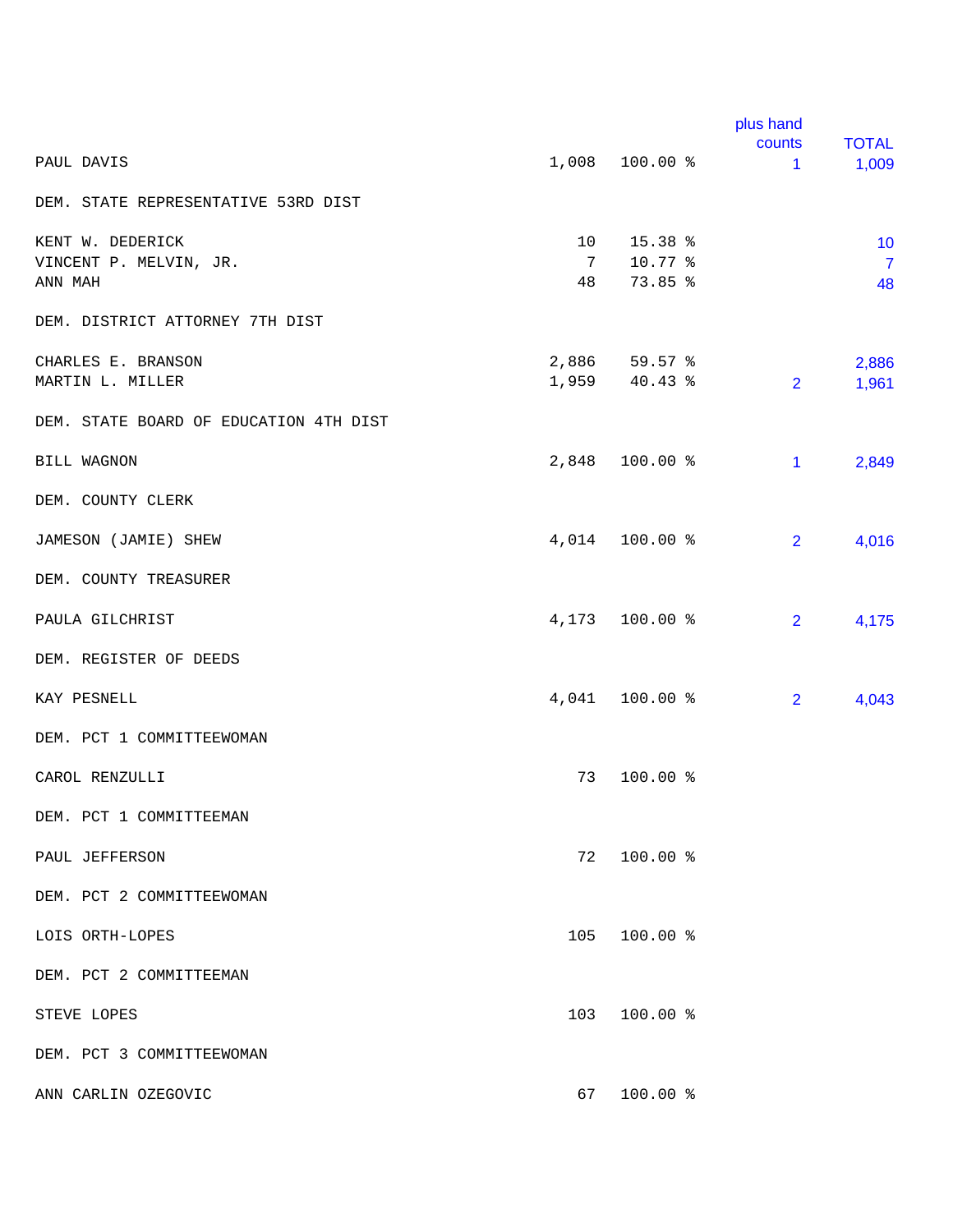| plus hand |              |
|-----------|--------------|
| counts    | <b>TOTAL</b> |

DEM. PCT 3 COMMITTEEMAN

| JOHN NAUGHTIN              | 73 | $100.00$ %  |  |
|----------------------------|----|-------------|--|
| DEM. PCT 4 COMMITTEEWOMAN  |    |             |  |
| STEPHANIE HARSIN           | 42 | $100.00$ %  |  |
| DEM. PCT 4 COMMITTEEMAN    |    |             |  |
| DAVID ADE                  | 42 | 100.00 %    |  |
| DEM. PCT 7 COMMITTEEMAN    |    |             |  |
| FRED C. SACK               |    | 16 100.00 % |  |
| DEM. PCT 8 COMMITTEEWOMAN  |    |             |  |
| MARCI FRANCISCO            | 57 | $100.00$ %  |  |
| DEM. PCT 9 COMMITTEEWOMAN  |    |             |  |
| MARY R. DAVIDSON           | 49 | 100.00 %    |  |
| DEM. PCT 9 COMMITTEEMAN    |    |             |  |
| JOHN P. (JACK) DAVIDSON    | 46 | $100.00$ %  |  |
| DEM. PCT 11 COMMITTEEWOMAN |    |             |  |
| DEBORAH S. BURNS           | 74 | 100.00 %    |  |
| DEM. PCT 11 COMMITTEEMAN   |    |             |  |
| GARTH BURNS                | 72 | $100.00$ %  |  |
| DEM. PCT 12 COMMITTEEWOMAN |    |             |  |
| CHERISE ANDERSON           | 71 | $100.00$ %  |  |
| DEM. PCT 12 COMMITTEEMAN   |    |             |  |
| <b>JEREMY ANDERSON</b>     | 73 | $100.00$ %  |  |
| DEM. PCT 13 COMMITTEEWOMAN |    |             |  |
| CAROL HOOD HENDERSON       | 85 | 100.00 %    |  |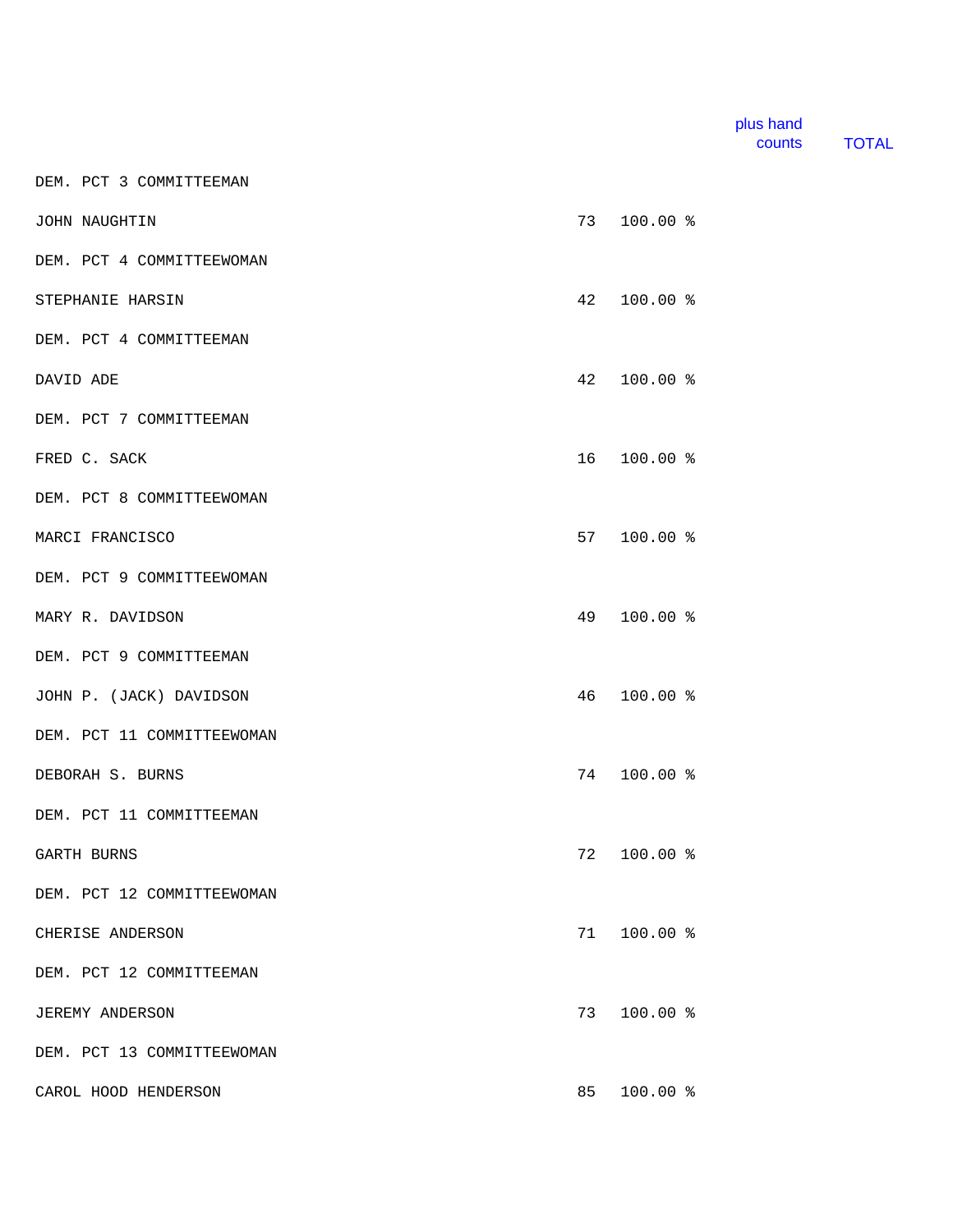| plus hand |       |
|-----------|-------|
| counts    | TOTAL |

DEM. PCT 13 COMMITTEEMAN

| MICHAEL M.T. HENDERSON     | 78  | $100.00$ % |  |
|----------------------------|-----|------------|--|
| DEM. PCT 14 COMMITTEEWOMAN |     |            |  |
| LORI WIEBOLD-LIPPISCH      | 106 | $100.00$ % |  |
| DEM. PCT 14 COMMITTEEMAN   |     |            |  |
| KURT A. WIEBOLD-LIPPISCH   | 107 | 100.00 %   |  |
| DEM. PCT 15 COMMITTEEWOMAN |     |            |  |
| LIZETTE PETER              | 103 | $100.00$ % |  |
| DEM. PCT 15 COMMITTEEMAN   |     |            |  |
| <b>BILL STAPLES</b>        | 105 | 100.00 %   |  |
| DEM. PCT 16 COMMITTEEWOMAN |     |            |  |
| ANN WEICK                  | 66  | $100.00$ % |  |
| DEM. PCT 16 COMMITTEEMAN   |     |            |  |
| DENNIS SALEEBEY            | 71  | $100.00$ % |  |
| DEM. PCT 17 COMMITTEEWOMAN |     |            |  |
| LOUISA K. KAMATUKA         | 59  | $100.00$ % |  |
| DEM. PCT 17 COMMITTEEMAN   |     |            |  |
| NGONDI A. KAMATUKA         | 56  | $100.00$ % |  |
| DEM. PCT 18 COMMITTEEWOMAN |     |            |  |
| MARILYN R. GREATHOUSE      | 89  | $100.00$ % |  |
| DEM. PCT 19 COMMITTEEWOMAN |     |            |  |
| MARIANNE WILKINSON         | 79  | $100.00$ % |  |
| DEM. PCT 19 COMMITTEEMAN   |     |            |  |
| JOHN E. WILKINSON          | 79  | $100.00$ % |  |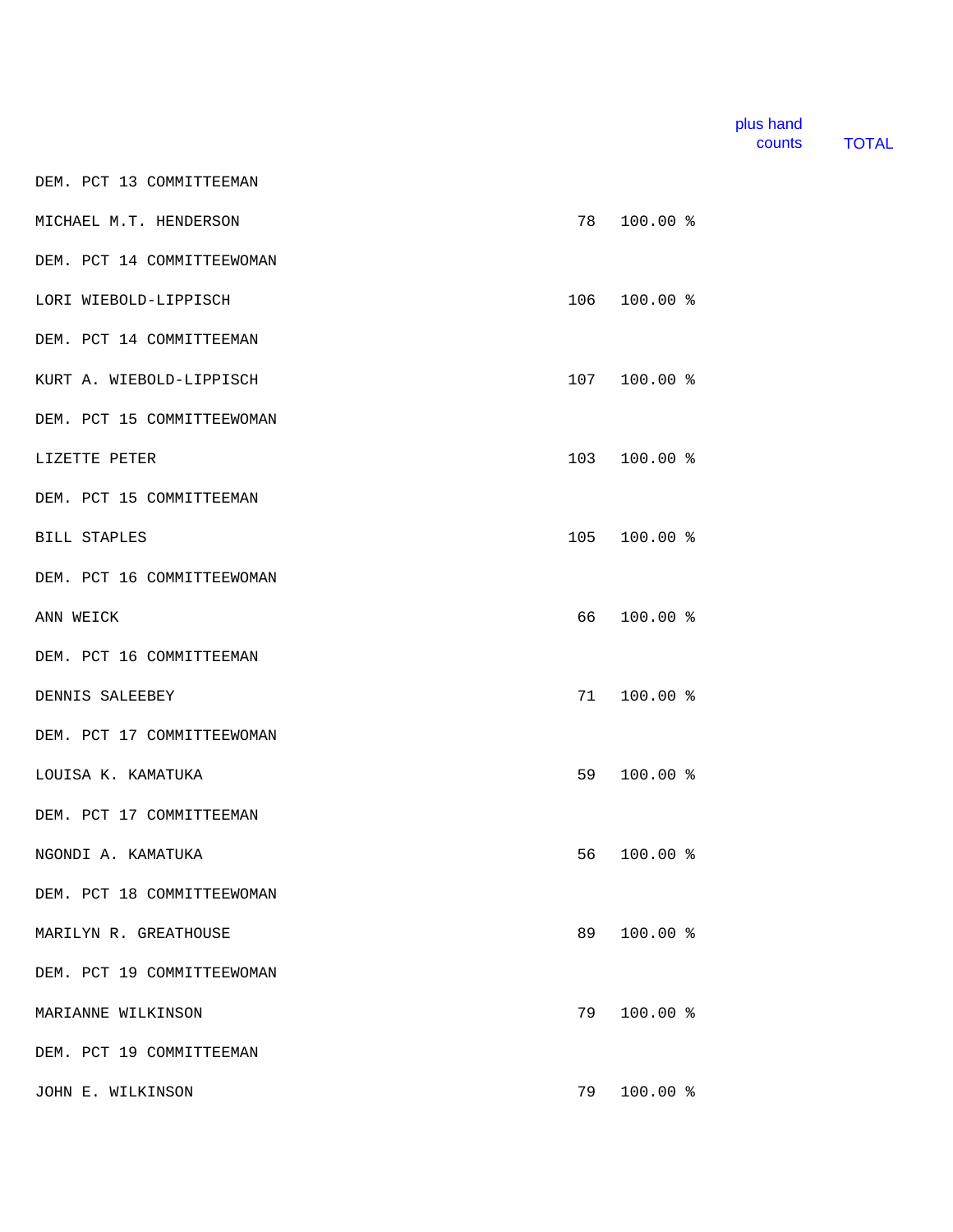| plus hand |              |
|-----------|--------------|
| counts    | <b>TOTAL</b> |

SUZANNE L. COLLINS 51 100.00 % DEM. PCT 24 COMMITTEEMAN JOSEPH T. COLLINS 51 100.00 % DEM. PCT 25 COMMITTEEMAN DON CHAMBERS 27 100.00 % DEM. PCT 26 COMMITTEEWOMAN CAROLJEAN BRUNE 85 100.00 % DEM. PCT 26 COMMITTEEMAN PAUL K. STUEWE 86 100.00 % DEM. PCT 27 COMMITTEEWOMAN KATHY GREENLEE 61 100.00 % ATHY GREENLEE DEM. PCT 28 COMMITTEEWOMAN THERESA I. SHIREMAN 66 100.00 % DEM. PCT 28 COMMITTEEMAN RICHARD S. GIVENS 60 100.00 % DEM. PCT 30 COMMITTEEWOMAN JENNIFER WEINBERG 49 100.00 % DEM. PCT 31 COMMITTEEWOMAN JOYCE A. WOLF 102 100.00 % DEM. PCT 31 COMMITTEEMAN RONALD J. WOLF 100.00 % DEM. PCT 33 COMMITTEEWOMAN

DEM. PCT 24 COMMITTEEWOMAN

LINDA SLIMMER 93 100.00 %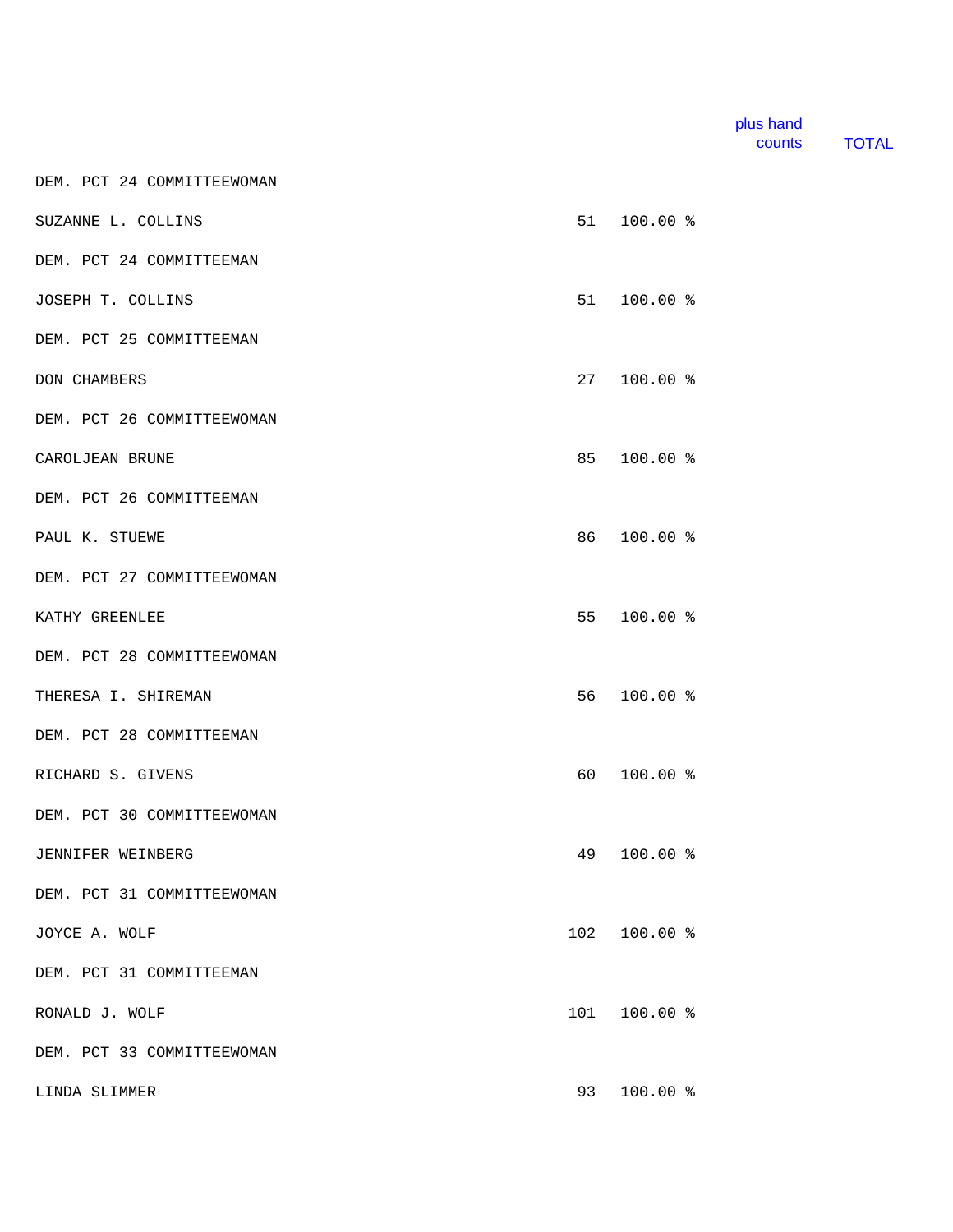| plus hand |              |
|-----------|--------------|
| counts    | <b>TOTAL</b> |

DEM. PCT 33 COMMITTEEMAN

| CRAIG SUNDELL                      | 87 —            | $100.00$ %                      |  |
|------------------------------------|-----------------|---------------------------------|--|
| DEM. PCT 34 COMMITTEEWOMAN         |                 |                                 |  |
| LINDA GWALTNEY                     | 69              | $100.00$ %                      |  |
| DEM. PCT 38 COMMITTEEMAN           |                 |                                 |  |
| DAVID W. ASHLEY<br>JOHN L. COLES   |                 | $21 \t 44.68$ %<br>$26$ 55.32 % |  |
| DEM. PCT 43 COMMITTEEWOMAN         |                 |                                 |  |
| CHERYL L. SWANSON                  | 60 —            | $100.00$ %                      |  |
| DEM. PCT 43 COMMITTEEMAN           |                 |                                 |  |
| JIM JESSE                          | 60 —            | $100.00$ %                      |  |
| DEM. PCT 47 COMMITTEEMAN           |                 |                                 |  |
| JOHN J. SCHUH                      | 31              | $100.00$ %                      |  |
| DEM. PCT 49 COMMITTEEMAN           |                 |                                 |  |
| STEPHEN J. HICKERT                 | 38              | $100.00$ %                      |  |
| DEM. PCT MARION 59 COMMITTEEWOMAN  |                 |                                 |  |
| KAREN A. JOHNS                     | 30 <sup>7</sup> | $100.00$ %                      |  |
| DEM. PCT NW BALDWIN COMMITTEEWOMAN |                 |                                 |  |
| LAURA L. DICKINSON                 | 57              | $100.00$ %                      |  |
| DEM. PCT NE BALDWIN COMMITTEEWOMAN |                 |                                 |  |
| RACHEL L. ROBSON                   | 76              | 100.00 %                        |  |
| DEM. PCT NE BALDWIN COMMITTEEMAN   |                 |                                 |  |
| ANTHONY L. BROWN                   | 80              | $100.00$ %                      |  |
| DEM. PCT S BALDWIN COMMITTEEWOMAN  |                 |                                 |  |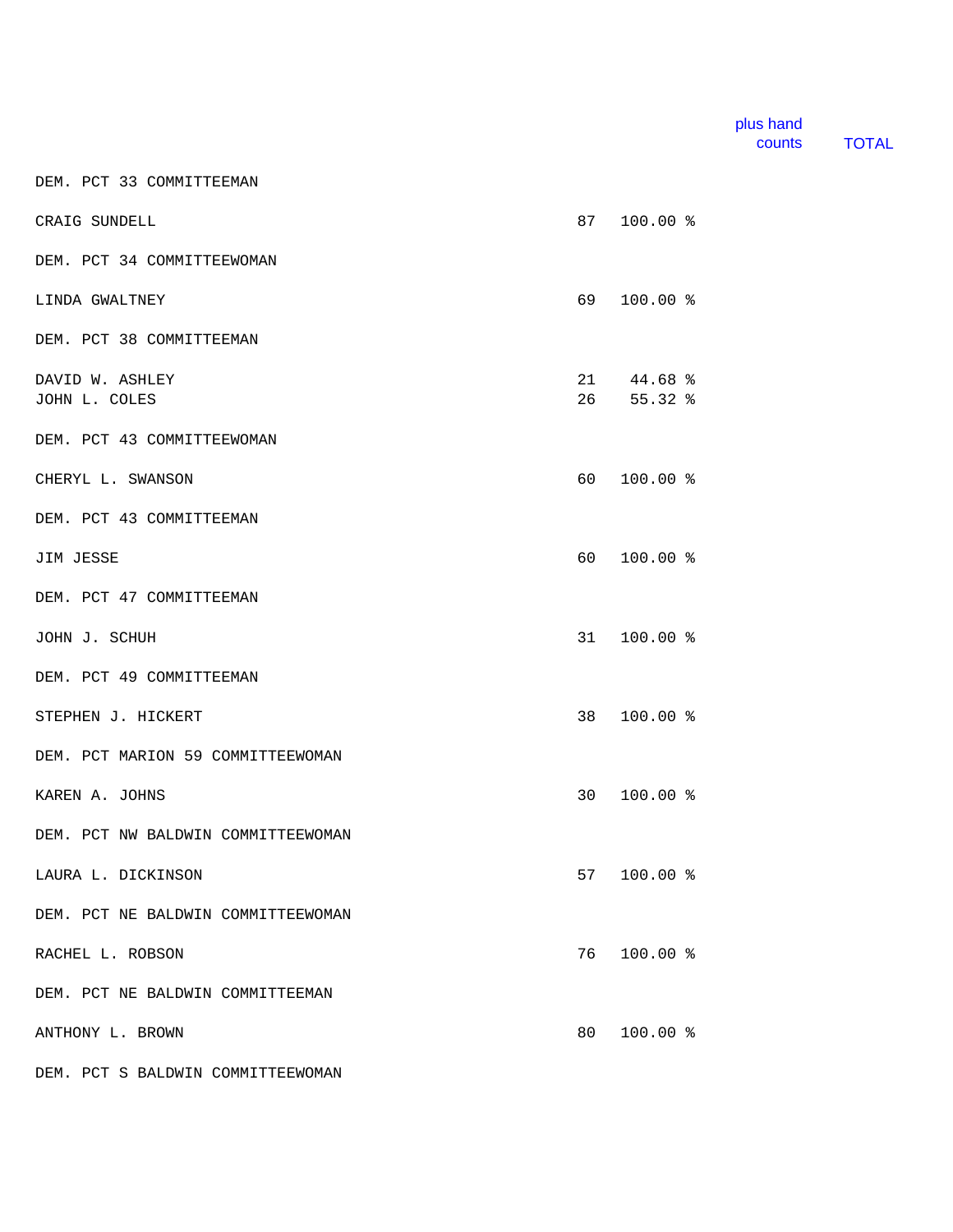|                                               |                                | plus hand<br>counts | <b>TOTAL</b>                           |
|-----------------------------------------------|--------------------------------|---------------------|----------------------------------------|
| 87<br>CHANNETTE A. KIRBY                      | 100.00 %                       |                     |                                        |
| DEM. PCT S BALDWIN COMMITTEEMAN               |                                |                     |                                        |
| 83<br>CALVIN DICKINSON                        | 100.00 %                       |                     |                                        |
| DEM. PCT VINLAND COMMITTEEWOMAN               |                                |                     |                                        |
| 56<br>VERDEANIA ZELLER                        | 100.00 %                       |                     |                                        |
| DEM. PCT WILLOW SPR COMMITTEEWOMAN            |                                |                     |                                        |
| 44<br>GWYNETH MELLINGER AUCHARD               | 100.00 %                       |                     |                                        |
| DEM. PCT WILLOW SPR COMMITTEEMAN              |                                |                     |                                        |
| 45<br>MIKE AUCHARD                            | 100.00 %                       |                     |                                        |
| DEM. PCT 48 COMMITTEEMAN                      |                                |                     |                                        |
| 75<br>DAVID J. BROWN                          | 100.00 %                       |                     |                                        |
| DEM. PCT CLINTON COMMITTEEWOMAN               |                                |                     |                                        |
| 20<br>BEV WORSTER                             | 100.00 %                       |                     |                                        |
| DEM. KANWAKA TWP TRUSTEE                      |                                |                     |                                        |
| 74<br>DAVID A. WULFKUHLE                      | 100.00 %                       |                     |                                        |
| DEM. MARION TWP TREASURER                     |                                |                     |                                        |
| 30<br>JIM JOLLY                               | 100.00 %                       |                     |                                        |
| DEM. MARION TWP TRUSTEE                       |                                |                     |                                        |
| BONNIE WISCOMBE                               | 34 100.00 %                    |                     |                                        |
| DEM. WAKARUSA TWP TRUSTEE                     |                                |                     |                                        |
| 112<br>ERNEST BUTELL JR.                      | 100.00 %                       |                     |                                        |
| REP. U.S. SENATOR                             |                                |                     |                                        |
| SAMUEL D. BROWNBACK<br>2,177<br>ARCH NARAMORE | $6,288$ $74.28$ %<br>$25.72$ % |                     | 6,294<br>$6\phantom{1}6$<br>2,181<br>4 |

REP. U.S. REPRESENTATIVE 2ND DIST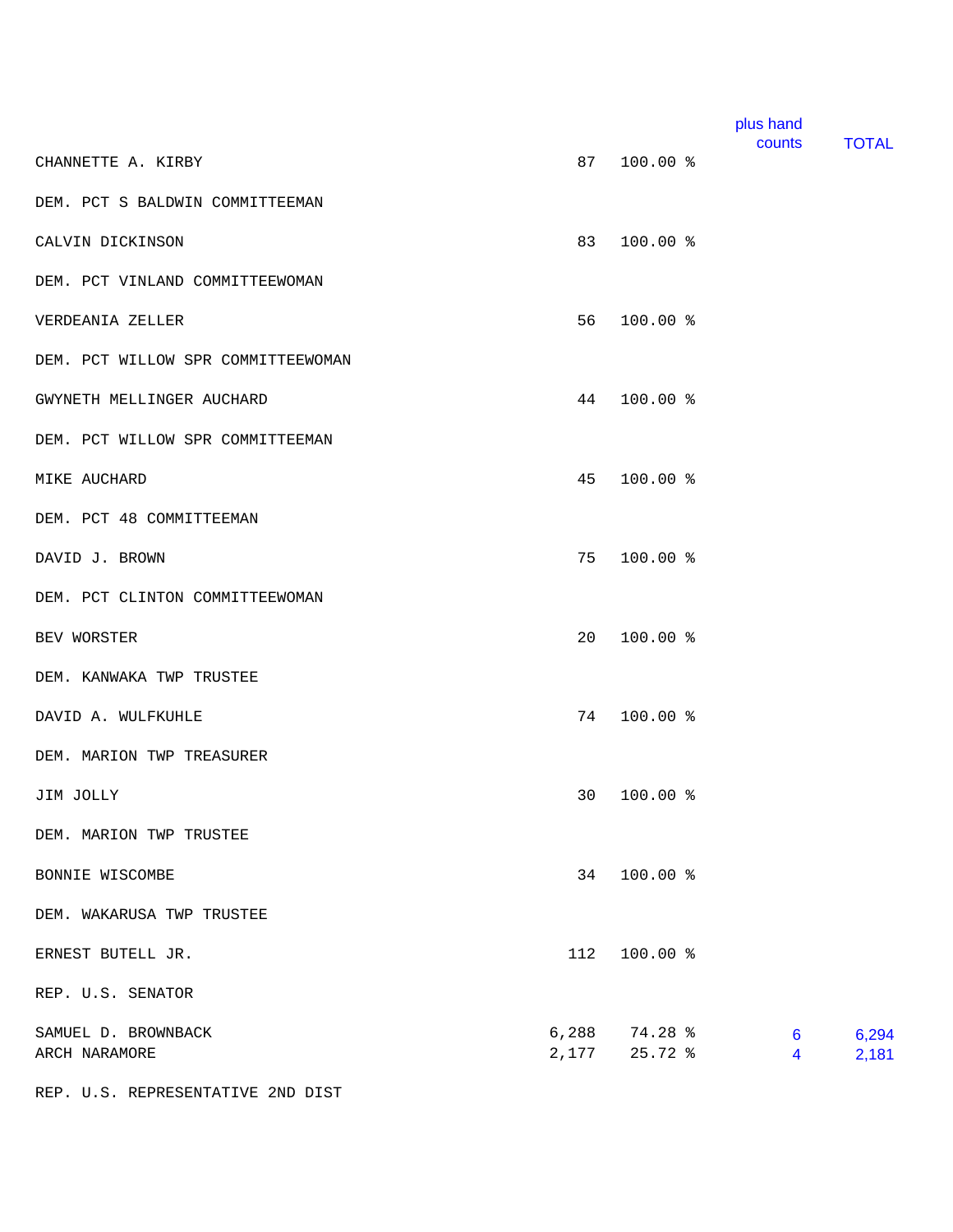|                                     |       |                  | plus hand<br>counts | <b>TOTAL</b> |
|-------------------------------------|-------|------------------|---------------------|--------------|
| JIM RYUN                            |       | $3,535$ 100.00 % | 8                   | 3,543        |
| REP. U.S. REPRESENTATIVE 3RD DIST   |       |                  |                     |              |
| KRIS KOBACH                         |       | 1,701 41.31 %    | 1.                  | 1,702        |
| ADAM TAFF                           | 1,601 | 38.88 %          | 1                   | 1,602        |
| PATRICIA LIGHTNER                   | 816   | 19.82 %          |                     | 816          |
| REP. STATE SENATOR 2ND DIST         |       |                  |                     |              |
| DON JOHNSON                         |       | 1,887 36.99 %    | $\overline{2}$      | 1,889        |
| MARK BUHLER                         |       | 3,215 63.01 %    | 6                   | 3,221        |
| REP. STATE SENATOR 3RD DIST         |       |                  |                     |              |
| RICHARD RODEWALD                    | 515   | 17.06 %          | 1.                  | 516          |
| ROGER C. PINE                       |       | 1,950 64.61 %    | 1                   | 1,951        |
| CHUCK QUINN                         | 66    | $2.19$ %         |                     | 66           |
| CONNIE O'BRIEN                      | 487   | 16.14 %          |                     | 487          |
| REP. STATE SENATOR 19TH DIST        |       |                  |                     |              |
| <b>BOB HANSON</b>                   | 112   | 47.46%           |                     |              |
| DOUGLAS W. DESCH                    | 73    | $30.93$ %        |                     |              |
| LOWELL D. RAMSEY                    | 51    | $21.61$ %        |                     |              |
| REP. STATE REPRESENTATIVE 10TH DIST |       |                  |                     |              |
| RICH LORENZO                        |       | 1,277 100.00 %   |                     |              |
| REP. STATE REPRESENTATIVE 38TH DIST |       |                  |                     |              |
| TOM MARSH                           | 230   | 19.66 %          | 2                   | 232          |
| ANTHONY R. BROWN                    | 940   | 80.34 %          | 1                   | 941          |
| REP. STATE REPRESENTATIVE 45TH DIST |       |                  |                     |              |
| TOM SLOAN                           | 2,036 | 68.14 %          | 3                   | 2,039        |
| KEITH NOE                           | 952   | 31.86%           | 3                   | 955          |
| REP. STATE REPRESENTATIVE 53RD DIST |       |                  |                     |              |
| RENAE HANSEN                        | 52    | 26.26%           |                     | 52           |
| JACK L. WOELFEL                     | 53    | $26.77$ %        |                     | 53           |
| JUSTIN HOLSTIN                      | 93    | $46.97$ %        | $\overline{2}$      | 95           |

REP. STATE REPRESENTATIVE 59TH DIST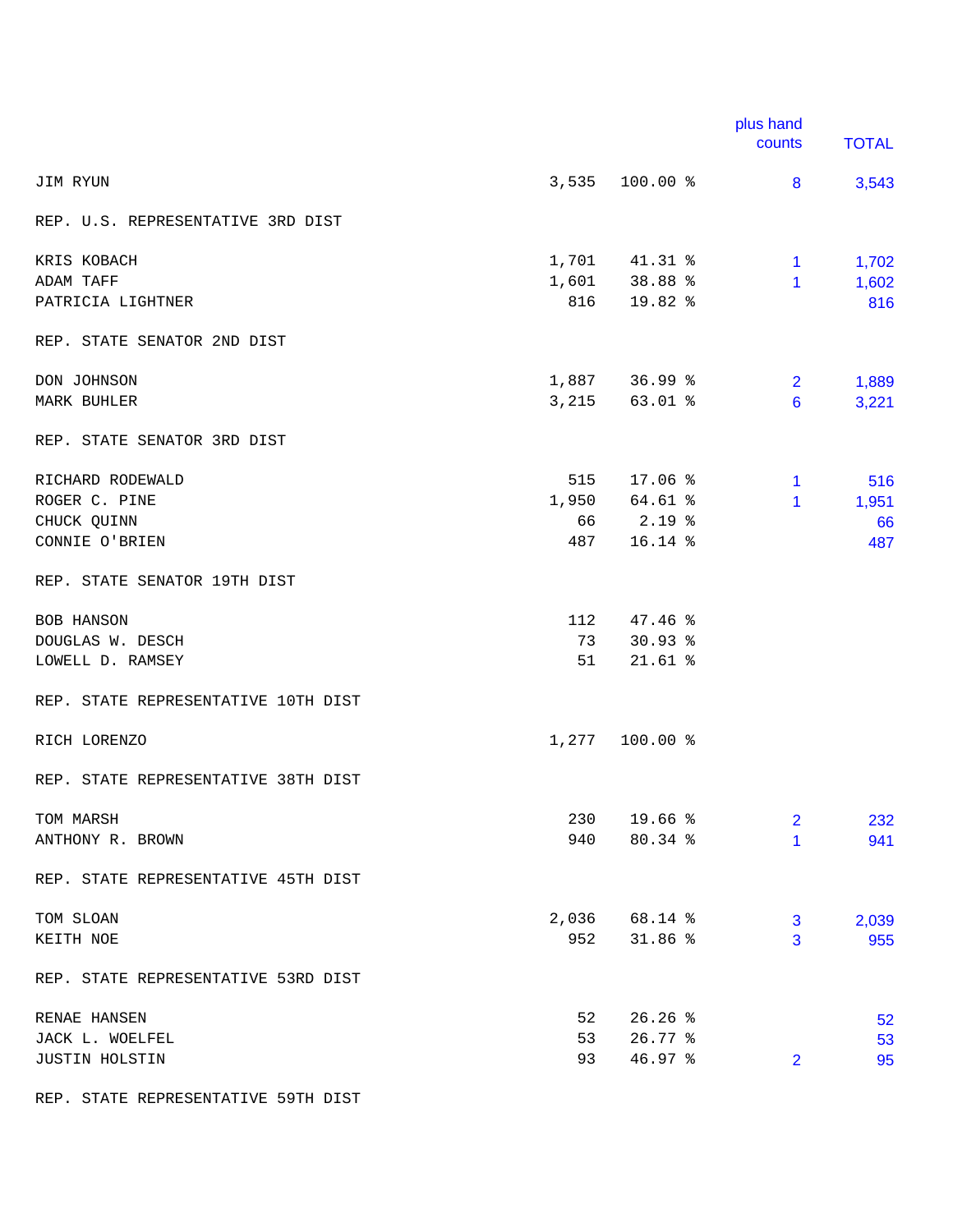|                                        |       |                  | plus hand<br>counts | <b>TOTAL</b> |
|----------------------------------------|-------|------------------|---------------------|--------------|
| JOE D. HUMERICKHOUSE                   | 121   | 100.00 %         |                     |              |
| REP. STATE BOARD OF EDUCATION 4TH DIST |       |                  |                     |              |
| ROBERT MEISSNER                        | 3,552 | 100.00 %         | 6                   | 3,558        |
| REP. DISTRICT ATTORNEY 7TH DIST        |       |                  |                     |              |
| CHRISTINE KENNEY                       |       | $6,347$ 100.00 % | 6                   | 6,353        |
| REP. COUNTY COMMISSIONER 2ND DIST      |       |                  |                     |              |
| BOB JOHNSON                            |       | 2,280 100.00 %   |                     |              |
| REP. COUNTY COMMISSIONER 3RD DIST      |       |                  |                     |              |
| JERE MCELHANEY                         |       | 2,999 100.00 %   | $\overline{7}$      | 3,006        |
| REP. COUNTY CLERK                      |       |                  |                     |              |
| MARNI D. PENROD                        | 6,171 | 100.00 %         | $\overline{7}$      | 6,178        |
| REP. COUNTY TREASURER                  |       |                  |                     |              |
| SHARON K. ENGLEBRECHT                  |       | 3,769 46.89 %    | 4                   | 3,773        |
| CINDY L. MONSHIZADEH                   | 4,269 | $53.11$ %        | 6                   | 4,275        |
| REP. SHERIFF                           |       |                  |                     |              |
| KEN MCGOVERN                           |       | 6,758 100.00 %   | 8                   | 6,766        |
| REP. PCT 2 COMMITTEEWOMAN              |       |                  |                     |              |
| MARY B. WINTER                         | 53    | 100.00 %         |                     |              |
| REP. PCT 2 COMMITTEEMAN                |       |                  |                     |              |
| WINT WINTER, JR.                       | 50    | 100.00 %         |                     |              |
| REP. PCT 3 COMMITTEEWOMAN              |       |                  |                     |              |
| MARY CATHERINE KESLAR                  | 31    | 100.00 %         |                     |              |
| REP. PCT 5 COMMITTEEWOMAN              |       |                  |                     |              |
| CYNTHIA KAY HALE                       | 150   | 100.00 %         |                     |              |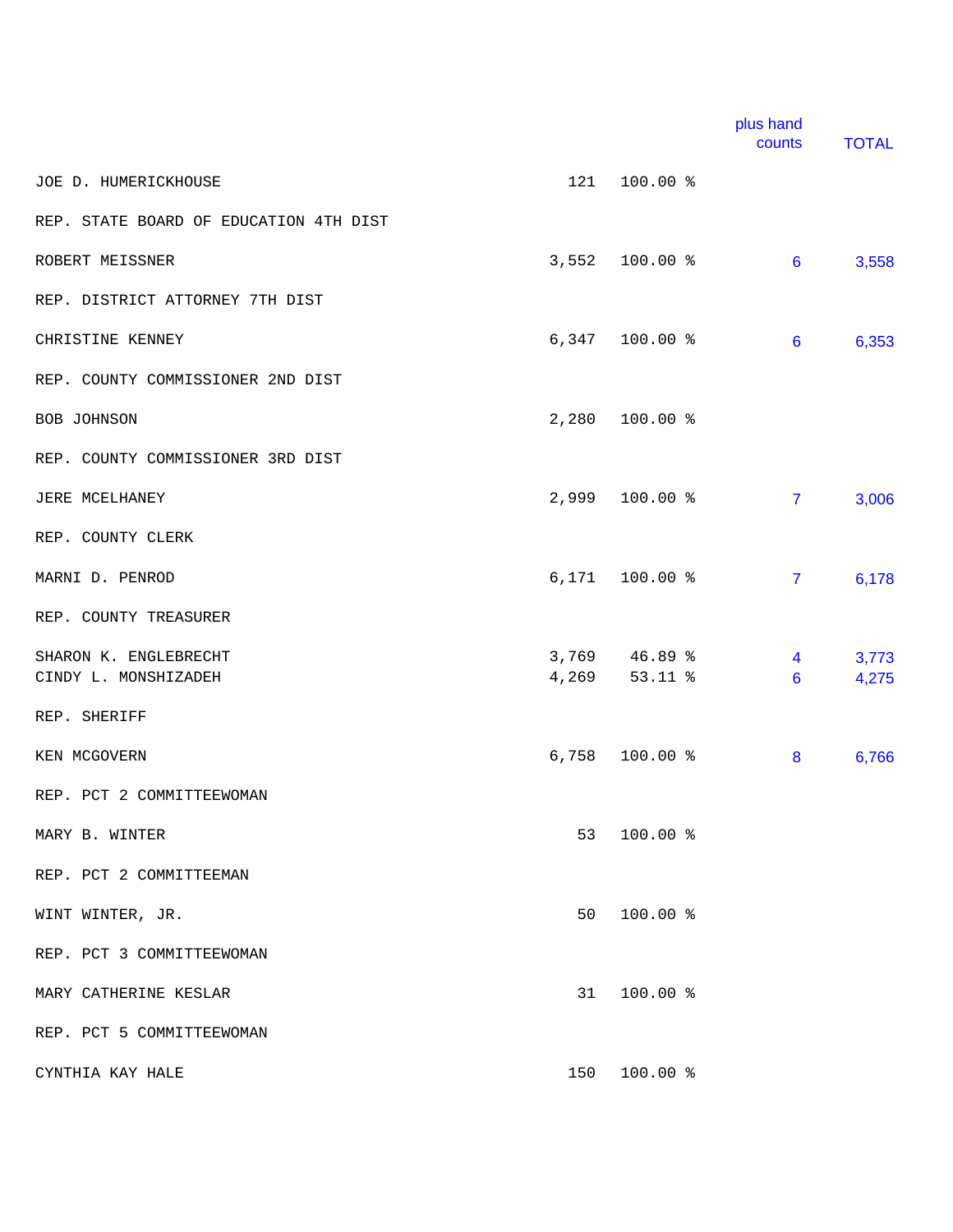|                            |     |              | plus hand<br>counts | <b>TOTAL</b> |
|----------------------------|-----|--------------|---------------------|--------------|
| REP. PCT 5 COMMITTEEMAN    |     |              |                     |              |
| GARY D. HALE               | 150 | 100.00 %     |                     |              |
| REP. PCT 6 COMMITTEEWOMAN  |     |              |                     |              |
| JOANN WILEY                | 108 | 100.00 %     |                     |              |
| REP. PCT 7 COMMITTEEWOMAN  |     |              |                     |              |
| NANCY R. DUNN              | 5   | 100.00 %     |                     |              |
| REP. PCT 7 COMMITTEEMAN    |     |              |                     |              |
| JAMES C. DUNN              | 5   | 100.00 %     |                     |              |
| REP. PCT 9 COMMITTEEWOMAN  |     |              |                     |              |
| MARSHA G. BUHLER           | 29  | 100.00 %     |                     |              |
| REP. PCT 9 COMMITTEEMAN    |     |              |                     |              |
| MARK A. BUHLER             | 29  | 100.00 %     |                     |              |
| REP. PCT 12 COMMITTEEWOMAN |     |              |                     |              |
| DEBBIE LIDDEL              | 115 | 100.00 %     |                     |              |
| REP. PCT 13 COMMITTEEWOMAN |     |              |                     |              |
| SHEILA M. IMMEL            | 146 | 100.00 %     |                     |              |
| REP. PCT 13 COMMITTEEMAN   |     |              |                     |              |
| TERRENCE J. CAMPBELL       |     | 143 100.00 % |                     |              |
| REP. PCT 14 COMMITTEEWOMAN |     |              |                     |              |
| ANN K. LORENZO             | 165 | $100.00$ %   |                     |              |
| REP. PCT 14 COMMITTEEMAN   |     |              |                     |              |
| RICH LORENZO               | 170 | 100.00 %     |                     |              |
| REP. PCT 18 COMMITTEEMAN   |     |              |                     |              |
| RYAN HICKMAN               | 160 | 100.00 %     |                     |              |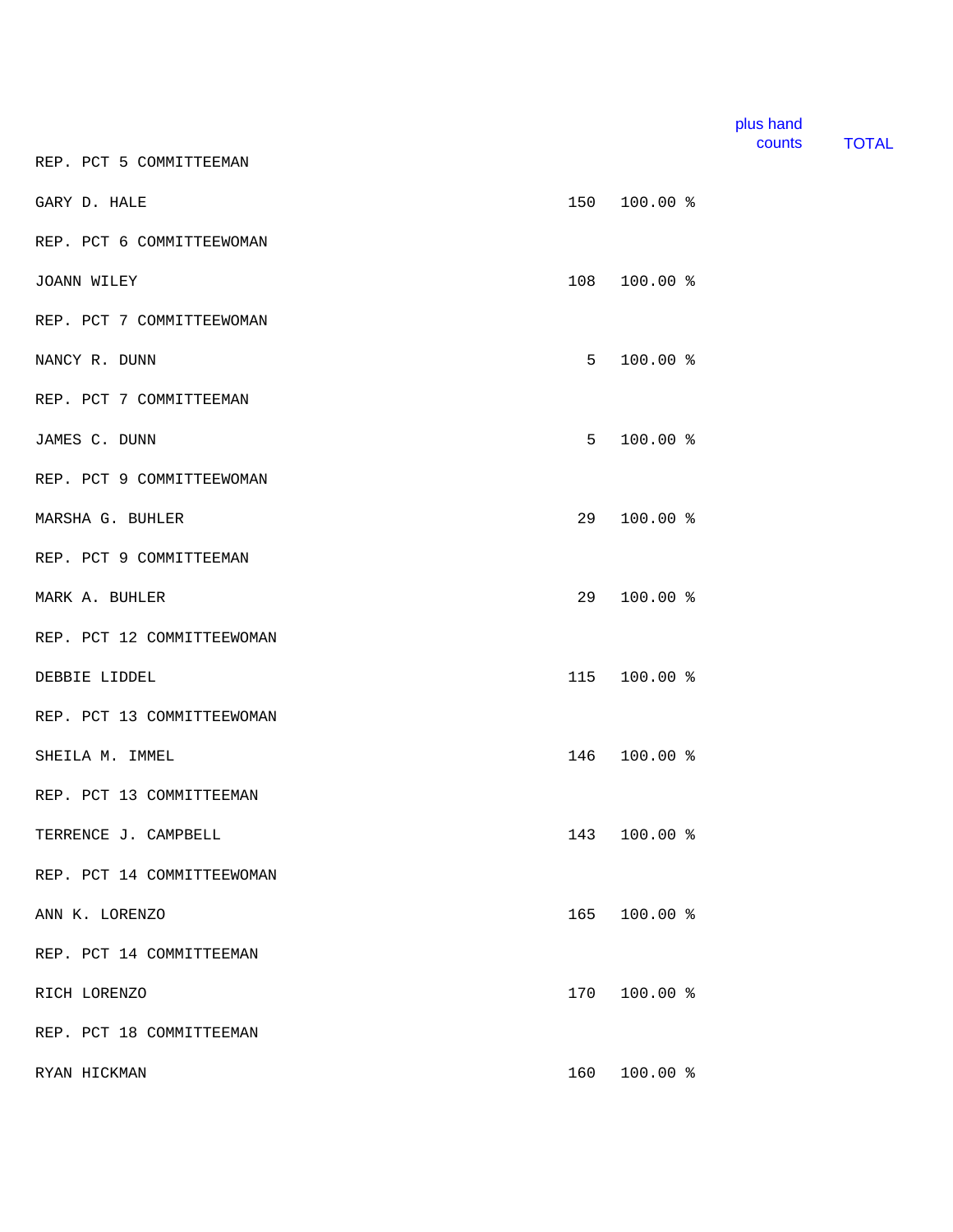|                            |     |            | plus hand<br>counts | <b>TOTAL</b> |
|----------------------------|-----|------------|---------------------|--------------|
| REP. PCT 19 COMMITTEEWOMAN |     |            |                     |              |
| KATHLEEN MORGAN            | 279 | 100.00 %   |                     |              |
| REP. PCT 19 COMMITTEEMAN   |     |            |                     |              |
| SCOTT E. MORGAN            | 284 | 100.00 %   |                     |              |
| REP. PCT 20 COMMITTEEWOMAN |     |            |                     |              |
| RHONDA J. WELLS            | 179 | $100.00$ % |                     |              |
| REP. PCT 20 COMMITTEEMAN   |     |            |                     |              |
| JERRY WELLS                | 116 | $57.71$ %  |                     |              |
| CRAIG V. CAMPBELL          | 85  | 42.29 %    |                     |              |
| REP. PCT 21 COMMITTEEWOMAN |     |            |                     |              |
| SUZANNE MCCOLL             | 66  | 100.00 %   |                     |              |
| REP. PCT 21 COMMITTEEMAN   |     |            |                     |              |
| ROBERT W. MCCOLL           | 63  | 100.00 %   |                     |              |
| REP. PCT 22 COMMITTEEMAN   |     |            |                     |              |
| MARK W. HARWOOD            | 84  | 100.00 %   |                     |              |
| REP. PCT 23 COMMITTEEWOMAN |     |            |                     |              |
| PHYLLIS G. TIFFANY         | 76  | 100.00 %   |                     |              |
| REP. PCT 23 COMMITTEEMAN   |     |            |                     |              |
| DONALD W. TIFFANY          | 76  | 100.00 %   |                     |              |
| REP. PCT 24 COMMITTEEWOMAN |     |            |                     |              |
| ALICE ANN JOHNSTON         | 104 | $100.00$ % |                     |              |
| REP. PCT 24 COMMITTEEMAN   |     |            |                     |              |
| DON JOHNSTON               | 106 | 100.00 %   |                     |              |
| REP. PCT 25 COMMITTEEWOMAN |     |            |                     |              |
| SHIRLEY MARTIN-SMITH       | 22  | 100.00 %   |                     |              |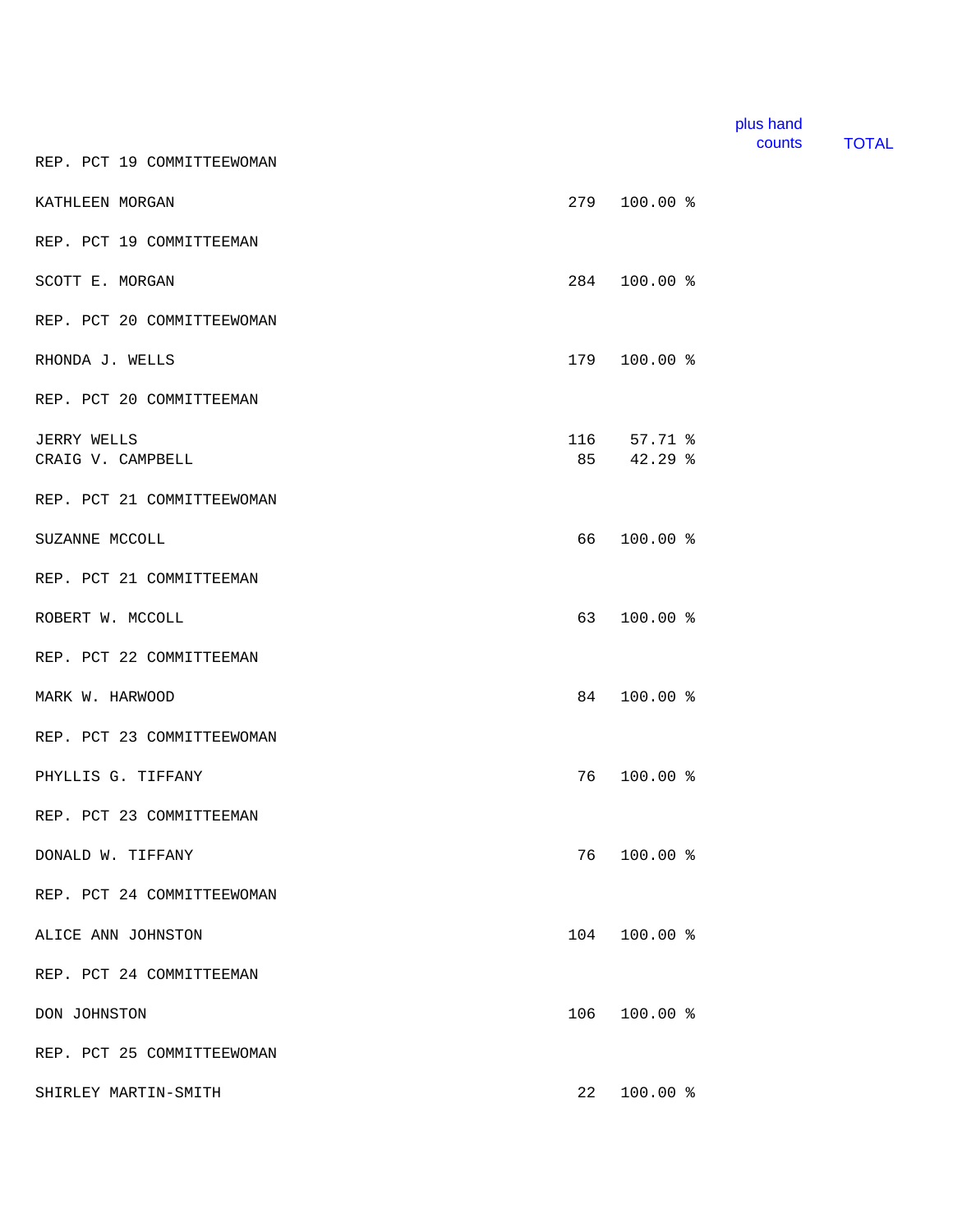| plus hand |              |
|-----------|--------------|
| counts    | <b>TOTAL</b> |

REP. PCT 25 COMMITTEEMAN

| WARREN R. (ROBIN) SMITH    | 23 | $100.00$ % |  |
|----------------------------|----|------------|--|
| REP. PCT 26 COMMITTEEMAN   |    |            |  |
| CHRIS MILLER               | 30 | $100.00$ % |  |
| REP. PCT 27 COMMITTEEWOMAN |    |            |  |
| DIANE HAZEN                | 73 | $100.00$ % |  |
| REP. PCT 27 COMMITTEEMAN   |    |            |  |
| RON HAZEN                  | 73 | $100.00$ % |  |
| REP. PCT 28 COMMITTEEWOMAN |    |            |  |
| EVELYN J. SENECAL          | 43 | $100.00$ % |  |
| REP. PCT 29 COMMITTEEWOMAN |    |            |  |
| BETTY CUSHING              | 75 | 100.00 %   |  |
| REP. PCT 29 COMMITTEEMAN   |    |            |  |
| NED CUSHING                | 73 | $100.00$ % |  |
| REP. PCT 30 COMMITTEEWOMAN |    |            |  |
| PATSY ANDERSON             | 44 | 100.00 %   |  |
| REP. PCT 33 COMMITTEEWOMAN |    |            |  |
| PATRICIA J. KOEHLER        | 49 | $100.00$ % |  |
| REP. PCT 34 COMMITTEEWOMAN |    |            |  |
| NANCY M. KEEL              | 59 | 100.00 %   |  |
| REP. PCT 34 COMMITTEEMAN   |    |            |  |
| WILLIAM D. KEEL            | 59 | 100.00 %   |  |
| REP. PCT 35 COMMITTEEWOMAN |    |            |  |
| ARMISTICE L. ALBERT        | 54 | $100.00$ % |  |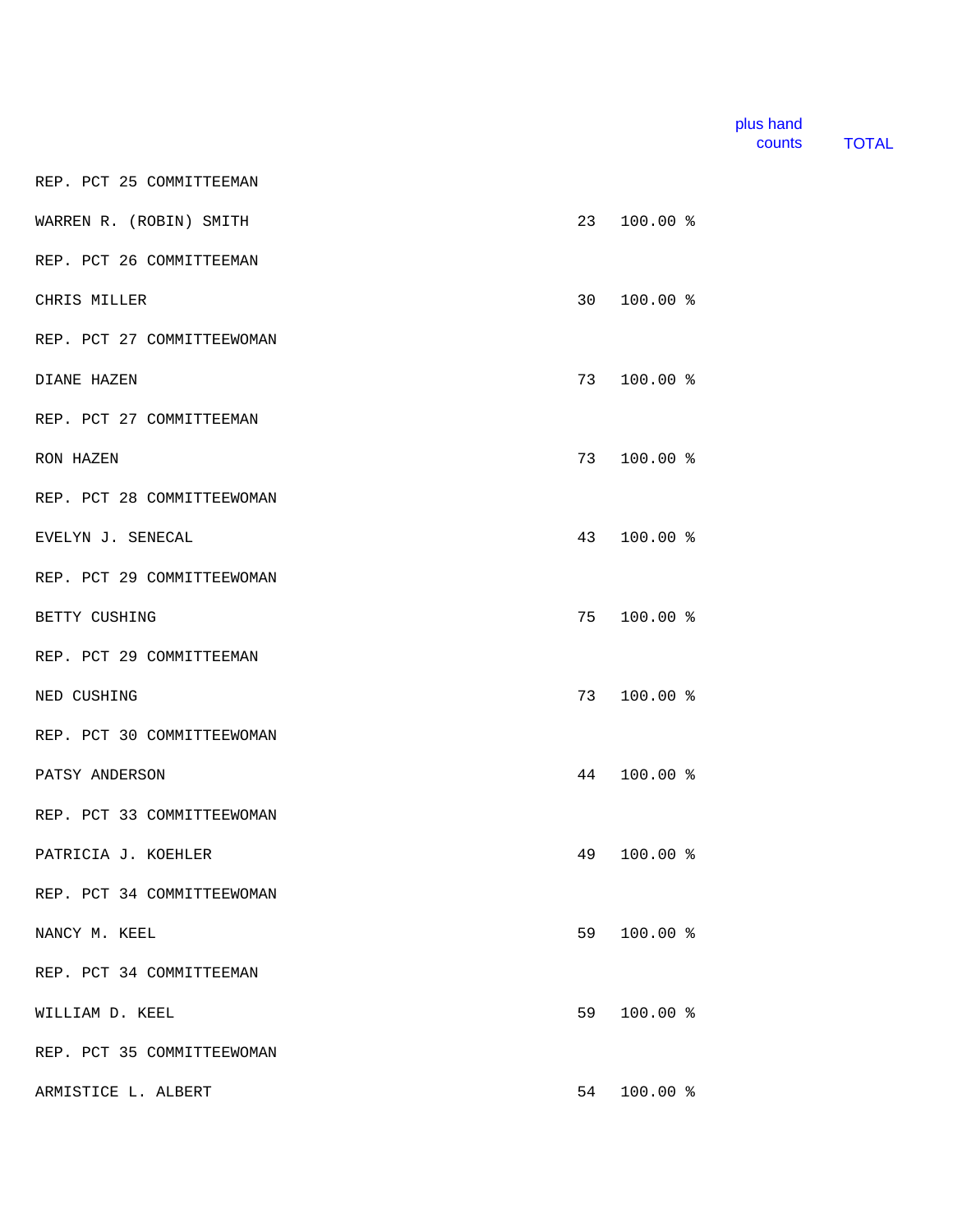| plus hand |       |
|-----------|-------|
| counts    | TOTAL |

REP. PCT 35 COMMITTEEMAN

| CALVIN D. ALBERT                  | 53  | 100.00 %      |  |
|-----------------------------------|-----|---------------|--|
| REP. PCT 36 COMMITTEEWOMAN        |     |               |  |
| MARY M. BAXTER                    | 84  | $100.00$ %    |  |
| REP. PCT 36 COMMITTEEMAN          |     |               |  |
| DELBERT M. BAXTER                 | 85  | $100.00$ %    |  |
| REP. PCT 38 COMMITTEEWOMAN        |     |               |  |
| AMY S. FINKELDEI                  | 79  | $100.00$ %    |  |
| REP. PCT 38 COMMITTEEMAN          |     |               |  |
| BRADLEY R. FINKELDEI              | 79  | $100.00$ %    |  |
| REP. PCT 43 COMMITTEEWOMAN        |     |               |  |
| LAURA SCHULTE                     |     | 74 69.81 %    |  |
| <b>JENNIFER FISH</b>              |     | 32 30.19 %    |  |
| REP. PCT 43 COMMITTEEMAN          |     |               |  |
| ERIK FISH                         |     | 32 30.19 %    |  |
| <b>BOB SCHULTE</b>                |     | 74 69.81 %    |  |
| REP. PCT 45 COMMITTEEWOMAN        |     |               |  |
| MARILYN BITTENBENDER              |     | $125$ 63.45 % |  |
| VALERA A. GROENING                |     | 72 36.55 %    |  |
| REP. PCT 45 COMMITTEEMAN          |     |               |  |
| HARVEY F. GROENING                | 60  | $30.61$ %     |  |
| KELVIN R. HECK                    |     | 136 69.39 %   |  |
| REP. PCT W. EUDORA COMMITTEEWOMAN |     |               |  |
| MARJORIE MILLER                   | 254 | 100.00 %      |  |
| REP. PCT W. EUDORA COMMITTEEMAN   |     |               |  |
| DAVID G. MILLER                   | 264 | $100.00$ %    |  |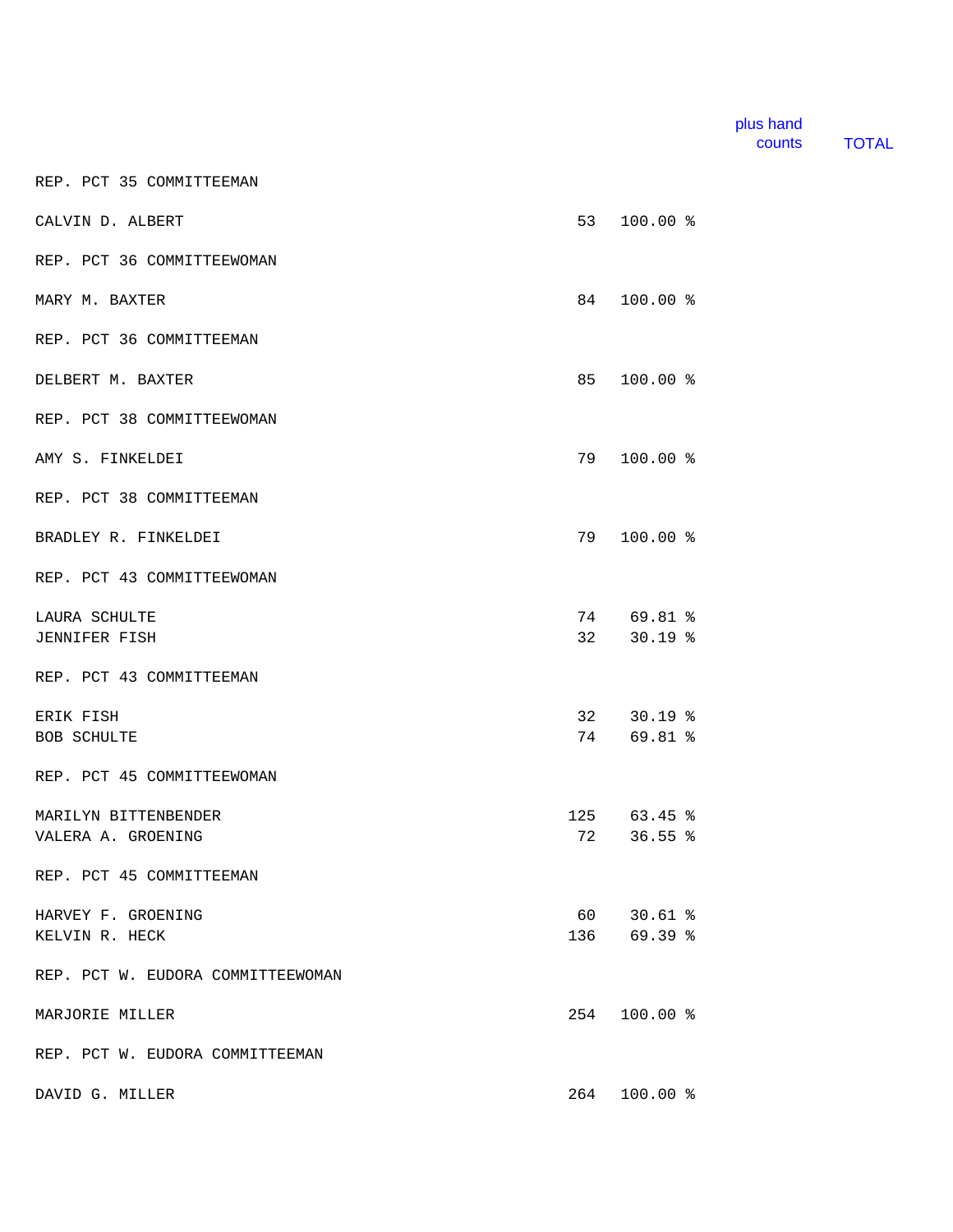|                                   |     |              | plus hand<br>counts | <b>TOTAL</b> |
|-----------------------------------|-----|--------------|---------------------|--------------|
| REP. PCT N. EUDORA COMMITTEEWOMAN |     |              |                     |              |
| CHERYL A. HESCHMEYER              | 93  | 100.00 %     |                     |              |
| REP. PCT N. EUDORA COMMITTEEMAN   |     |              |                     |              |
| ROBERT F. HESCHMEYER              | 89  | 100.00 %     |                     |              |
| REP. PCT S. EUDORA COMMITTEEWOMAN |     |              |                     |              |
| DIANE CHRISLIP                    | 172 | $100.00$ %   |                     |              |
| REP. PCT S. EUDORA COMMITTEEMAN   |     |              |                     |              |
| MARK CHRISLIP                     | 166 | 100.00 %     |                     |              |
| REP. PCT C. EUDORA COMMITTEEWOMAN |     |              |                     |              |
| BETTY THOENNES                    | 142 | 100.00 %     |                     |              |
| REP. PCT C. EUDORA COMMITTEEMAN   |     |              |                     |              |
| DAN THOENNES                      | 140 | 100.00 %     |                     |              |
| REP. PCT GRANT COMMITTEEWOMAN     |     |              |                     |              |
| MARGARET SHIRK                    | 62  | $100.00$ %   |                     |              |
| REP. PCT KANWAKA COMMITTEEWOMAN   |     |              |                     |              |
| LYN WALTHER                       | 156 | 100.00 %     | $\mathbf{1}$        | 157          |
| REP. PCT KANWAKA COMMITTEEMAN     |     |              |                     |              |
| ERIC WALTHER                      |     | 154 100.00 % | 1                   | 155          |
| REP. PCT LECOMPTON COMMITTEEWOMAN |     |              |                     |              |
| BONNY FUGETT                      | 206 | 100.00 %     | $\mathbf{1}$        | 207          |
| REP. PCT LECOMPTON COMMITTEEMAN   |     |              |                     |              |
| PAUL M. BAHNMAIER                 | 206 | 100.00 %     | 1                   | 207          |
| REP. PCT BIG SPRINGS COMMITTEEMAN |     |              |                     |              |
| KEITH NOE                         | 82  | 100.00 %     |                     |              |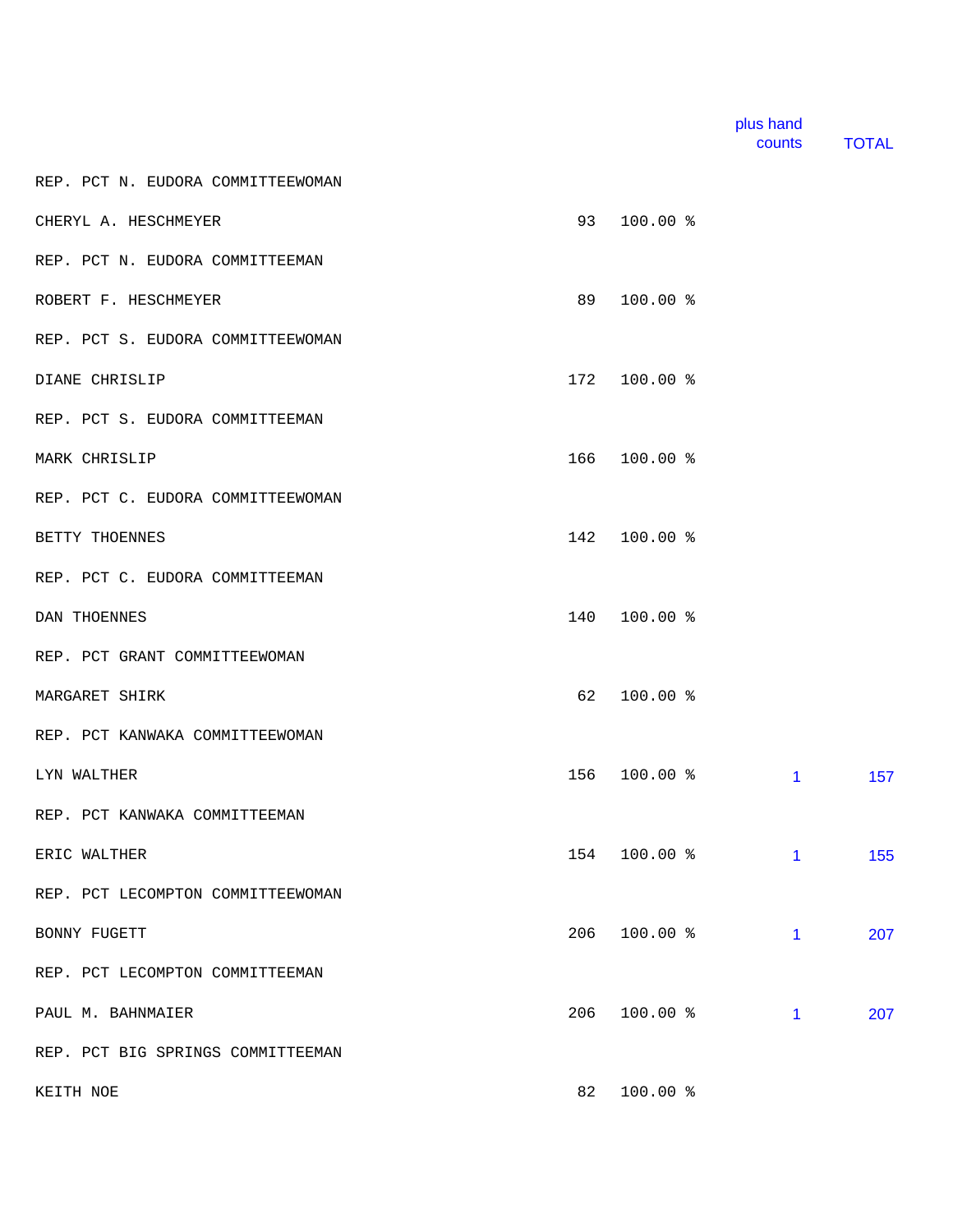|                                     |     |                          | counts | <b>TOTAL</b> |
|-------------------------------------|-----|--------------------------|--------|--------------|
| REP. PCT MARION COMMITTEEWOMAN      |     |                          |        |              |
| BETTIE-LOU METSKER                  | 86  | $100.00$ %               |        |              |
| REP. PCT MARION COMMITTEEMAN        |     |                          |        |              |
| HENRY L. JOHNS<br>DAVID D. METSKER  |     | 12 13.33 %<br>78 86.67 % |        |              |
| REP. PCT S. BALDWIN COMMITTEEWOMAN  |     |                          |        |              |
| JUDITH B. TANNER                    |     | 182 100.00 %             |        |              |
| REP. PCT S. BALDWIN COMMITTEEMAN    |     |                          |        |              |
| RALPH M. TANNER                     | 179 | 100.00%                  |        |              |
| REP. PCT VINLAND COMMITTEEWOMAN     |     |                          |        |              |
| MARIE MEYEN                         |     | 152 100.00 %             |        |              |
| REP. PCT VINLAND COMMITTEEMAN       |     |                          |        |              |
| WILLIAM NEUENSWANDER                |     | 150 100.00 %             |        |              |
| REP. PCT N. WAKARUSA COMMITTEEWOMAN |     |                          |        |              |

plus hand

GAYE GROENE 2 47

REP. PCT N. WAKARUSA COMMITTEEMAN TOM GROENE 2 49

REP. PCT E. WAKARUSA COMMITTEEWOMAN

GENEVIEVE M. HUNSINGER **85 100.00 %** 

REP. PCT E. WAKARUSA COMMITTEEMAN

NORMAN LEARY 94 100.00 %

REP. PCT W. WAKARUSA COMMITTEEWOMAN

BETTY K. MCELHANEY 129 100.00 %

REP. PCT W. WAKARUSA COMMITTEEMAN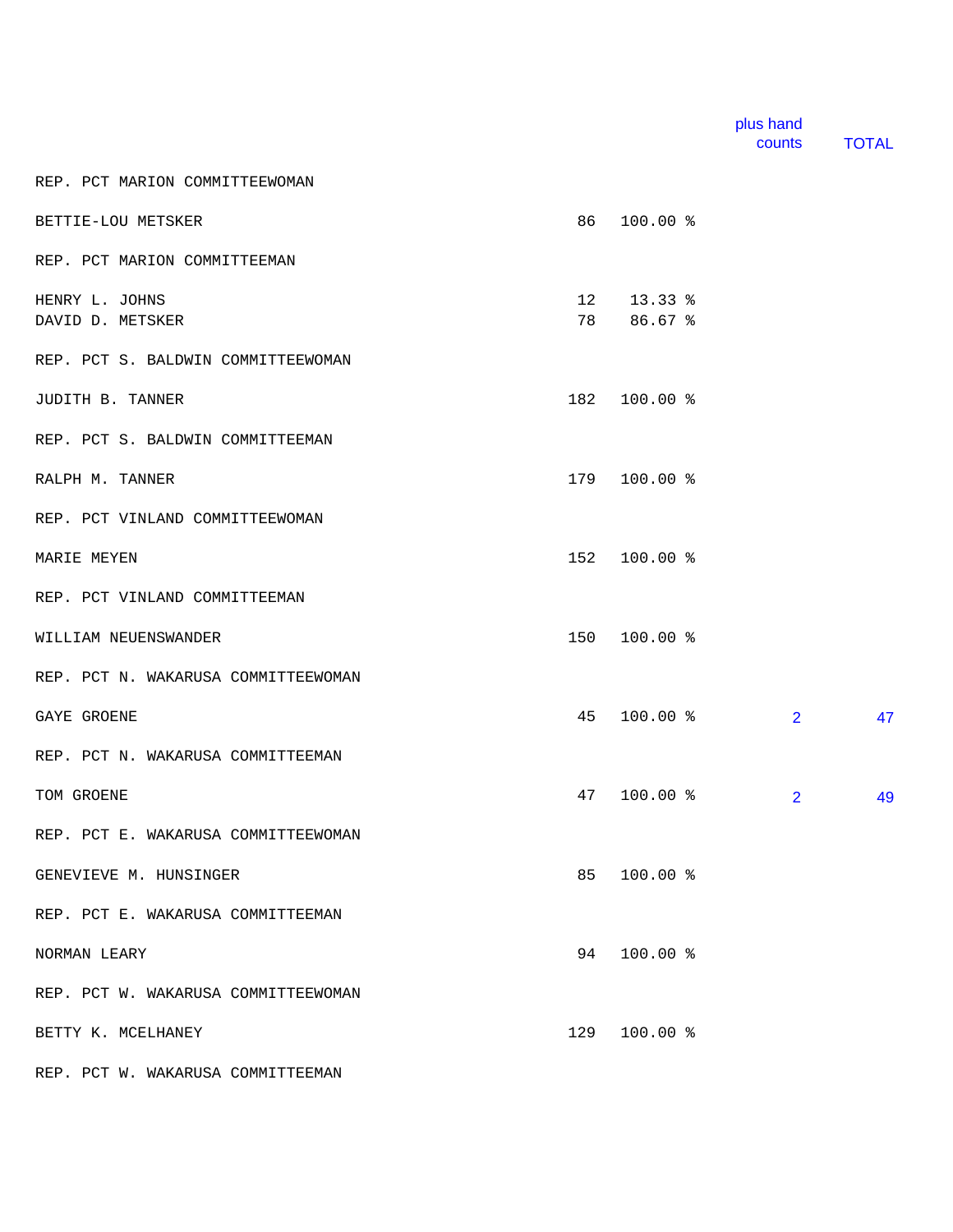|                                 |     |              | plus hand<br>counts | <b>TOTAL</b> |
|---------------------------------|-----|--------------|---------------------|--------------|
| LOUIE MCELHANEY                 |     | 128 100.00 % |                     |              |
| REP. PCT 42 COMMITTEEWOMAN      |     |              |                     |              |
| LISA M. TODD                    | 66  | 100.00 %     |                     |              |
| REP. PCT 42 COMMITTEEMAN        |     |              |                     |              |
| RICHARD L. TODD                 | 67  | 100.00 %     |                     |              |
| REP. PCT 44 COMMITTEEMAN        |     |              |                     |              |
| HERSCHEL D. LEWIS               | 95  | 100.00 %     |                     |              |
| REP. PCT 48 COMMITTEEWOMAN      |     |              |                     |              |
| BONNIE S. LOWE                  | 145 | 100.00 %     |                     |              |
| REP. PCT 48 COMMITTEEMAN        |     |              |                     |              |
| JUSTIN R. ANDERSON              | 142 | 100.00 %     |                     |              |
| REP. PCT CLINTON COMMITTEEWOMAN |     |              |                     |              |
| MARTHA PARKER                   | 85  | 100.00 %     | $\overline{2}$      | 87           |
| REP. PCT CLINTON COMMITTEEMAN   |     |              |                     |              |
| STANLEY A. KERN                 | 80  | 100.00 %     | $\overline{2}$      | 82           |
| REP. EUDORA TWP TREASURER       |     |              |                     |              |
| GLEN GROSDIDIER                 | 700 | 100.00 %     |                     |              |
| REP. GRANT TWP TREASURER        |     |              |                     |              |
| RICH BIRETA                     | 60  | 100.00 %     |                     |              |
| REP. GRANT TWP TRUSTEE          |     |              |                     |              |
| CHESTER W. FITCH                |     | 59 84.29 %   |                     |              |
| DONALD PALMATEER                | 11  | 15.71 %      |                     |              |
| REP. KANWAKA TWP TREASURER      |     |              |                     |              |
| PAUL W. STUDEBAKER              | 181 | 100.00 %     | $\mathbf{1}$        | 182          |
| REP. LECOMPTON TWP TREASURER    |     |              |                     |              |